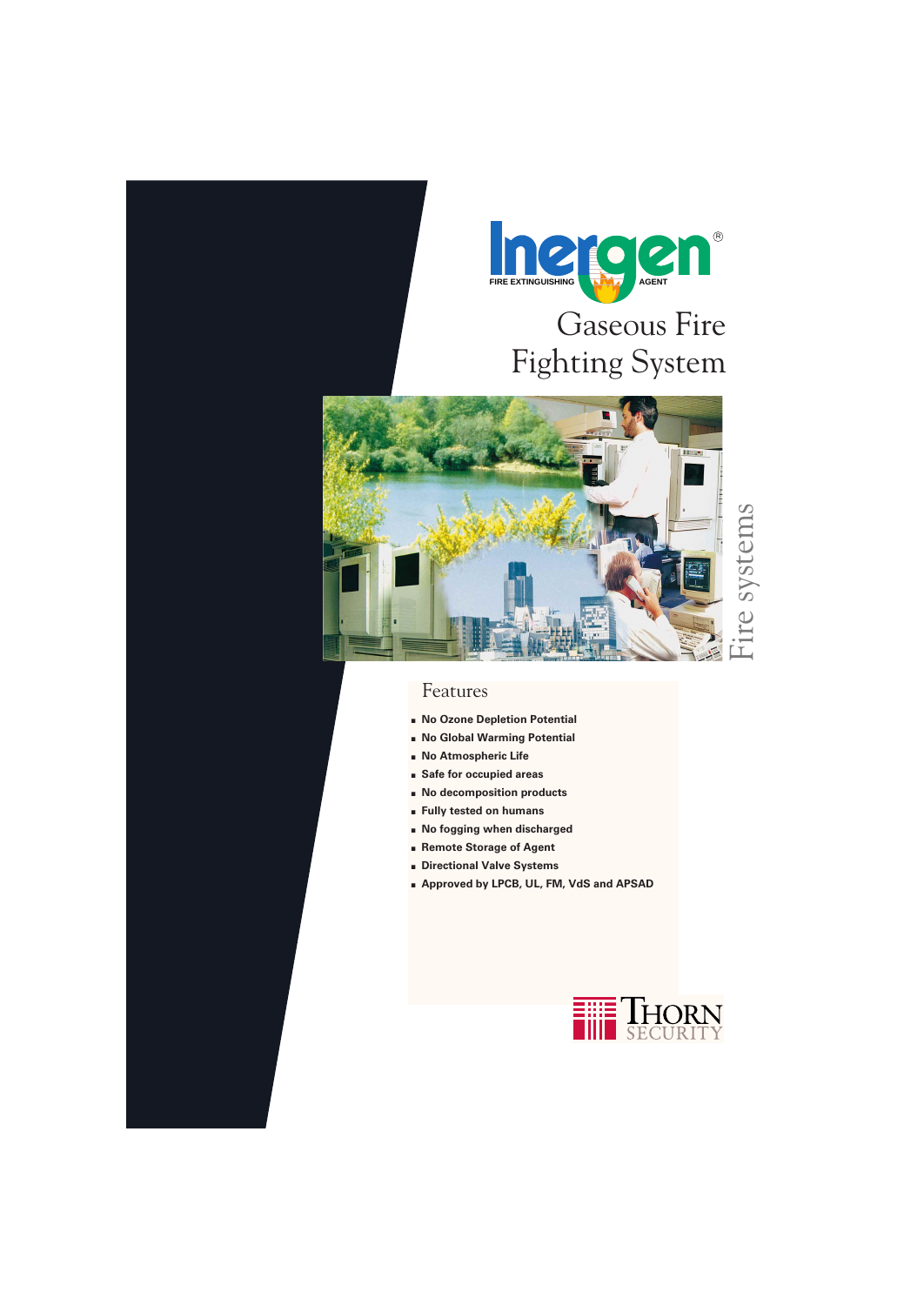## INERGEN® - at the leading edge of Ecological Technology, Protecting People, Property and the Environment.





#### **The objectives of an INERGEN® fire protection system are to:**

- . protect lives
- . protect property
- . protect the environment

Optimising fire protection means devoting equal care to achieving all three protective goals.

#### **INERGEN® protects human lives**

 ${\sf INERGEN}^{\mathbb{P}}$  is a mixture of nitrogen, argon and carbon dioxide gases and has been specially developed to provide fire protection as a Halon 1301 replacement. INERGEN® extinguishes fire by reducing the oxygen level in a room to below 15%, the point at which most combustibles will no longer burn. Simultaneously the carbon dioxide in INERGEN<sup>®</sup> stimulates the uptake of oxygen by the human body, so protecting anyone who might be trapped in the fire area from the effects of the lowered oxygen levels.

. Fully tested on humans

INERGEN<sup>®</sup> has been medically evaluated and approved by leading authorities around the world. All of them have accepted INERGEN® as being safe for use in "normally occupied areas". INERGEN® is the first Halon replacement to have been fully tested on humans. With thousands of people having been exposed to INERGEN® with no ill-effect during test discharges, it has an excellent track record of safety in operation.

. Escape routes are not obscured.

INERGEN $^\mathbb{\scriptsize\text{e}}$  is stored in gaseous form. It therefore does not produce fog when the gas is released into the room.

. No toxic decomposition products

Because INERGEN $^\mathbb{\tiny{P}}$  is a mixture of naturally occurring gases, it does not form decomposition products in a fire.

#### **INERGEN® protects property**

. Excellent retention time within the room.

One of the greatest failings of Halon systems is the speed with which the Halon gas escapes from the room after discharge. The mixture specification of INERGEN® overcomes this problem by bringing the relative density of INERGEN $^\circ$  close to that of air. The result is outstanding hold time performance for INERGEN®.

. No corrosive decomposition products

INERGEN<sup>®</sup> does not chemically interfere with the fire and hence does not form any corrosive decomposition products in the fire.

. Proven Fire Fighting performance

INERGEN<sup>®</sup> has an impressive track record of fire fighting around the world with millions of pounds worth of equipment and production saved by the fast acting capability of INERGEN.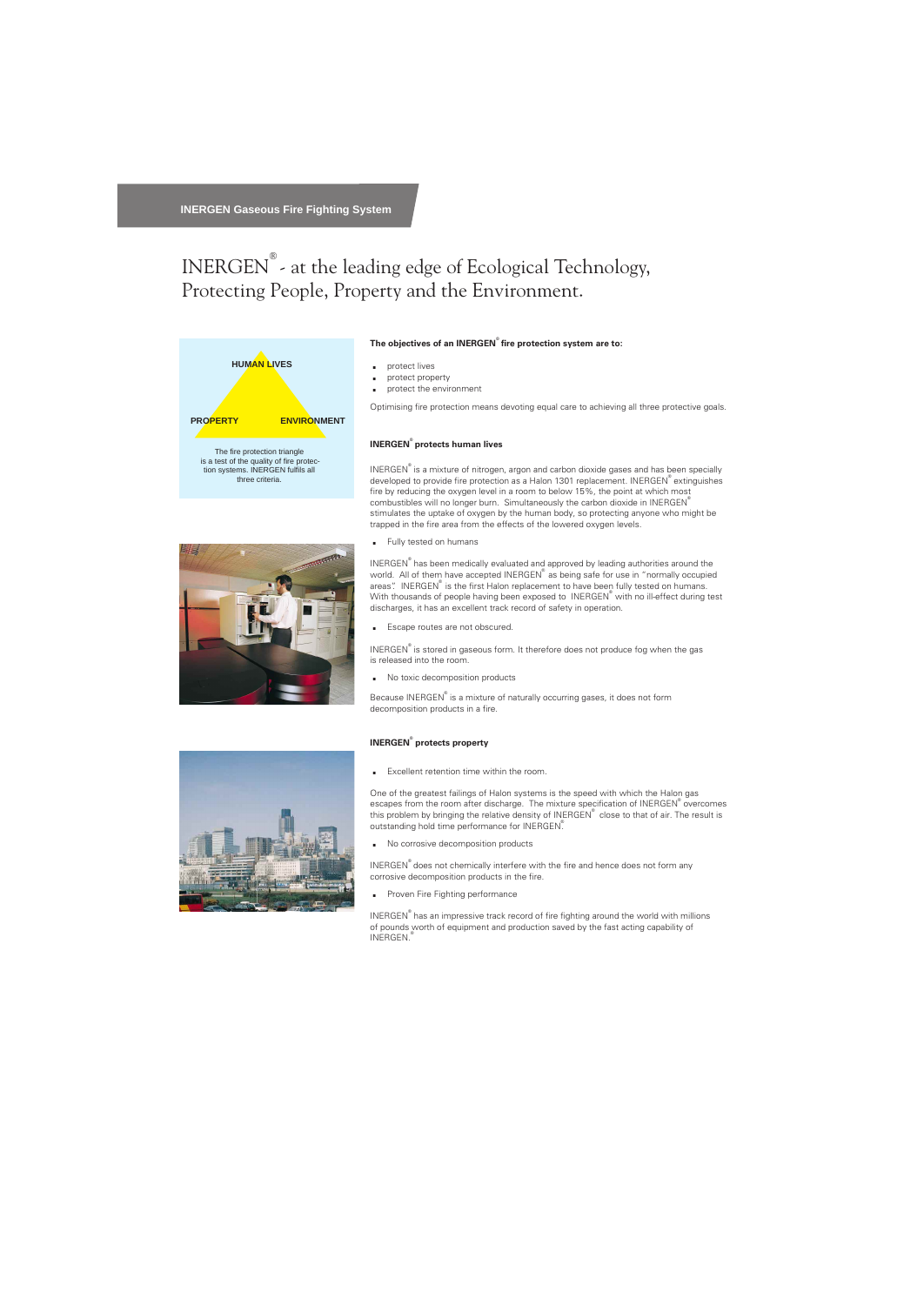#### **INERGEN® protects the Environment**

**No Ozone Depletion Potential (ODP)** 

INERGEN<sup>®</sup> is composed entirely from natural substances found in the atmosphere around us.

. No Global Warming Potential (GWP)

The carbon dioxide present in INERGEN® is not newly manufactured. It is drawn from the by-products of natural processes, so there is no global warming effect.

**No Atmospheric Life** 

When INERGEN® is released, its components just resume their nature role in the atmosphere.

#### **How does INERGEN® work?**

The normal atmosphere in a room contains 21% oxygen and less than 1% carbon dioxide. If the oxygen content is reduced below 15%, most ordinary combustibles will not burn. INERGEN $^{\circ}$  will reduce the oxygen content to around 12.5% while increasing the carbon dioxide content to between 2 and 4%. The increase in the carbon dioxide content stimulates a persons respiratory centre, and increases the body's oxygen use efficiency. This compensates for the lower oxygen level within a room where a fire is being extinguished by an INERGEN® system.





#### **Fire Fighting performance**

| <b>INERGEN®</b> | fights fire using the principles of Control, Suppress and Extinguishment.                                                 |
|-----------------|---------------------------------------------------------------------------------------------------------------------------|
| Control:        | within the first 10 seconds of the system discharge, the oxygen<br>level is reduced to a point that stops a fire growing. |
| Suppress:       | as the oxygen level falls, the fire decreases in size and intensity.                                                      |
| Extinguish:     | the fire is then rapidly extinguished.                                                                                    |
|                 |                                                                                                                           |

#### **Approvals**

INERGEN $^{\circ}$  has been tested and approved/verified by the world's leading authorities, including UL and FM (America), LPC (UK), VdS (Germany), APSAD (France), SSL (Australia), Danish Maritime Authority, Norwegian Maritime Directorate, and Germanischer Lloyds.

#### **INERGEN® Presentations**

Come and attend one of our presentations, or contact your local sales engineer who will be glad to tell you more about INERGEN® - the environmentally sound solution.